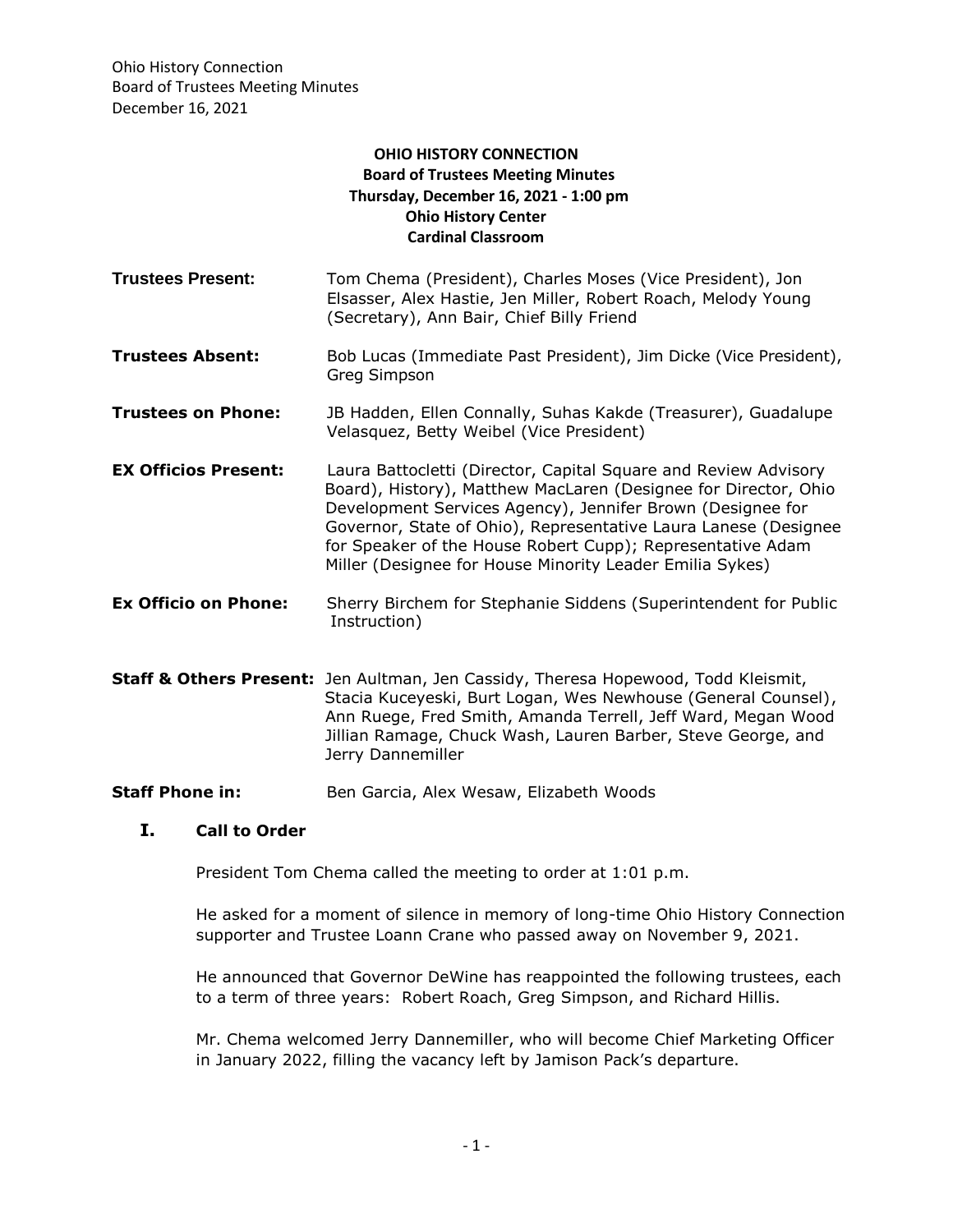### **II. Executive Director's Report**

Mr. Logan noted that a summary of the  $2<sup>nd</sup>$  quarter is located in the board packet.

Mr. Logan announced that \$36.18M in tax credits were awarded on December 14, 2021. He thanked Amanda Terrell and her team for the great job they continue to do, noting it is a non-stop process for that team.

He shared a brochure prepared by Steve George giving an overview of the career and life of President Warren Harding. The brochure was the final one in a series of eight that included all of the other Ohio-born US presidents. He presented an Ohio Presidents mug to Mr. George for his creation of this series of brochures.

Mr. Logan reported that he, Chief Billy Friend, and Alex Wesaw visited the Nez Perce Tribe in November to return \$608,100 from the Ohio History Connection Foundation the Tribe paid to the Ohio History Connection in 1996 for a collection of 20 cultural items held by OHC.

He reminded everyone to "save the date" for March 1, 2022, Statehood Day.

# **III. Consent Agenda**

Mr. Chema entertained a motion to approve the consent agenda. Motion was made and seconded. Approval of the consent agenda was granted by a raise of hands.

# **IV. Strategic Plan**

Major Organizational Project – World Heritage Inscription

Jen Aultman, Director of Historic Sites and Museums, reported on the status of the Hopewell Ceremonial Earthworks nomination, and expressed her thanks to a number of internal staff and external partners who have made essential contributions to the nomination process. The nomination dossier has been completed and is at the printers. The dossier will be forward to the World Heritage office in Paris for acceptance, with anticipated review and decision by the World Heritage Committee in Summer 2023.

Major Divisional Project – Art of Soul

Mr. Chema and Mr. Logan recognized Chuck Wash and the National Afro American Museum and Cultural Center team for their Leadership in History award presented by the American Association for State and Local History for NAAMCC's "Queens of the Heartland" exhibit.

Due to time constraints Mr. Chema stated that the update on the "Art of Soul" exhibit would be rescheduled for the March Board meeting.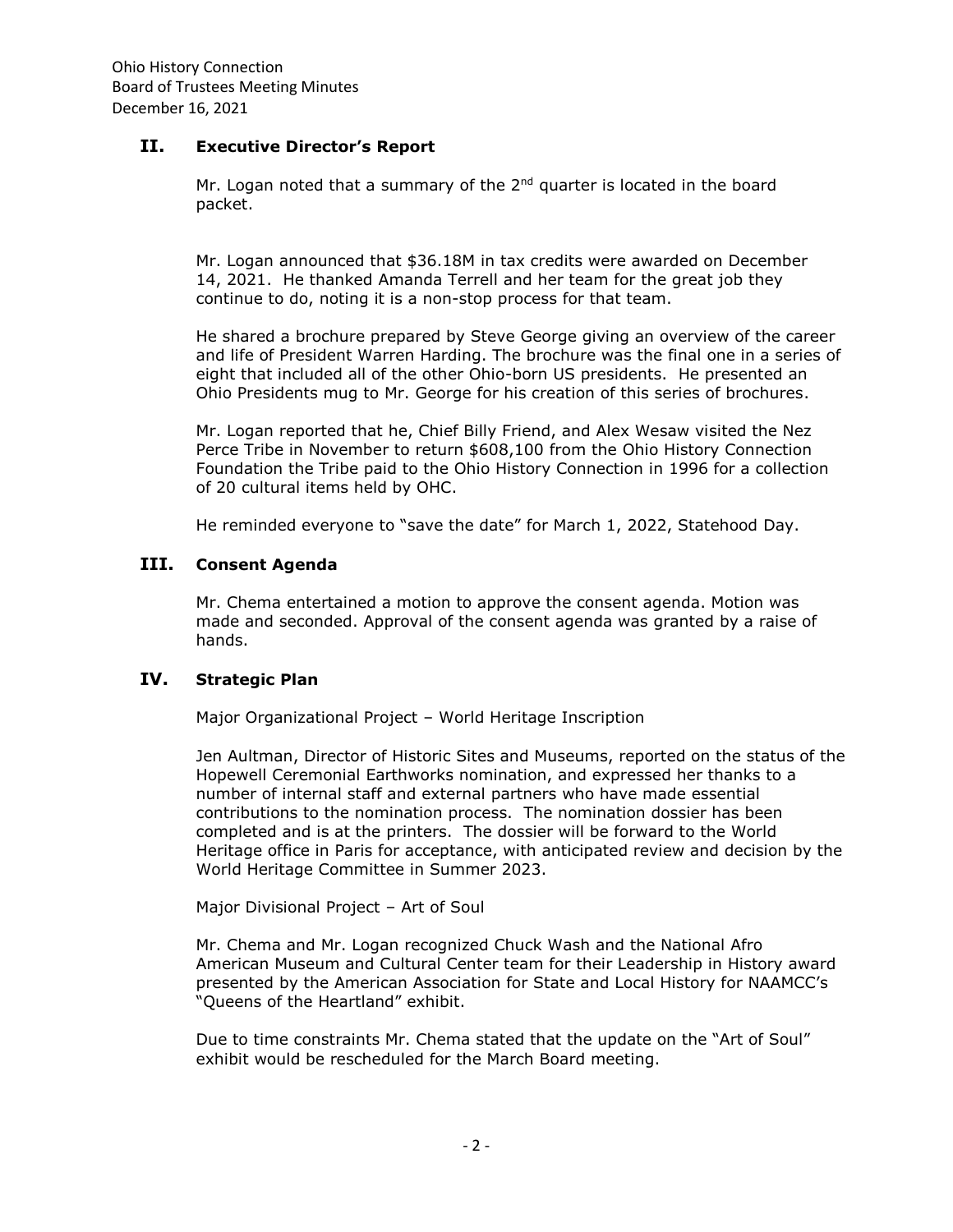Ohio History Connection Board of Trustees Meeting Minutes December 16, 2021

### **V. Committee Reports**

### **Collections Committee**

On behalf of Chair Ellen Connally, Megan Wood reported the Committee is presenting the following motion:

To approve the increase of death certificate copy fees from \$14 to \$15.05 and public records copy requests fees from \$18 to \$19.05 beginning January 1, 2022.

### **Finance Committee**

Chair Jon Elsasser reported the Finance Committee has reviewed the audited financial statements for the Ohio History Connection and the Ohio History Connection Foundation for FY21. Both audits have been approved by the Auditor of State's Office.

#### **Fundraising Committee**

Ms. Ruege shared the committee met and discussed the master plan process and list of key stakeholders. The Dickens Dinner party held on December  $11<sup>th</sup>$ was a success.

#### **Marketing Committee**

Chair Betty Weibel shared that the packet report shows great things throughout the year. The committee is looking forward to continuing our partnership with TourismOhio. Echoes and enews are doing great; there is still lots of work cut out for us. Ohio Open Doors is very important.

#### **PS&L Committee**

Chair Jen Miller presented the following motion:

To approve the name change from Campus Martius Museum to Northwest Territory Museum-Campus Martius.

The motion was unanimously approved.

#### **Trusteeship and Governance Committee**

On behalf of the Committee, Mr. Logan presented the following motion:

To elect Anthony Joseph as a Board-elected trustee for a term of three-years beginning December 16, 2021.

The motion was unanimously approved.